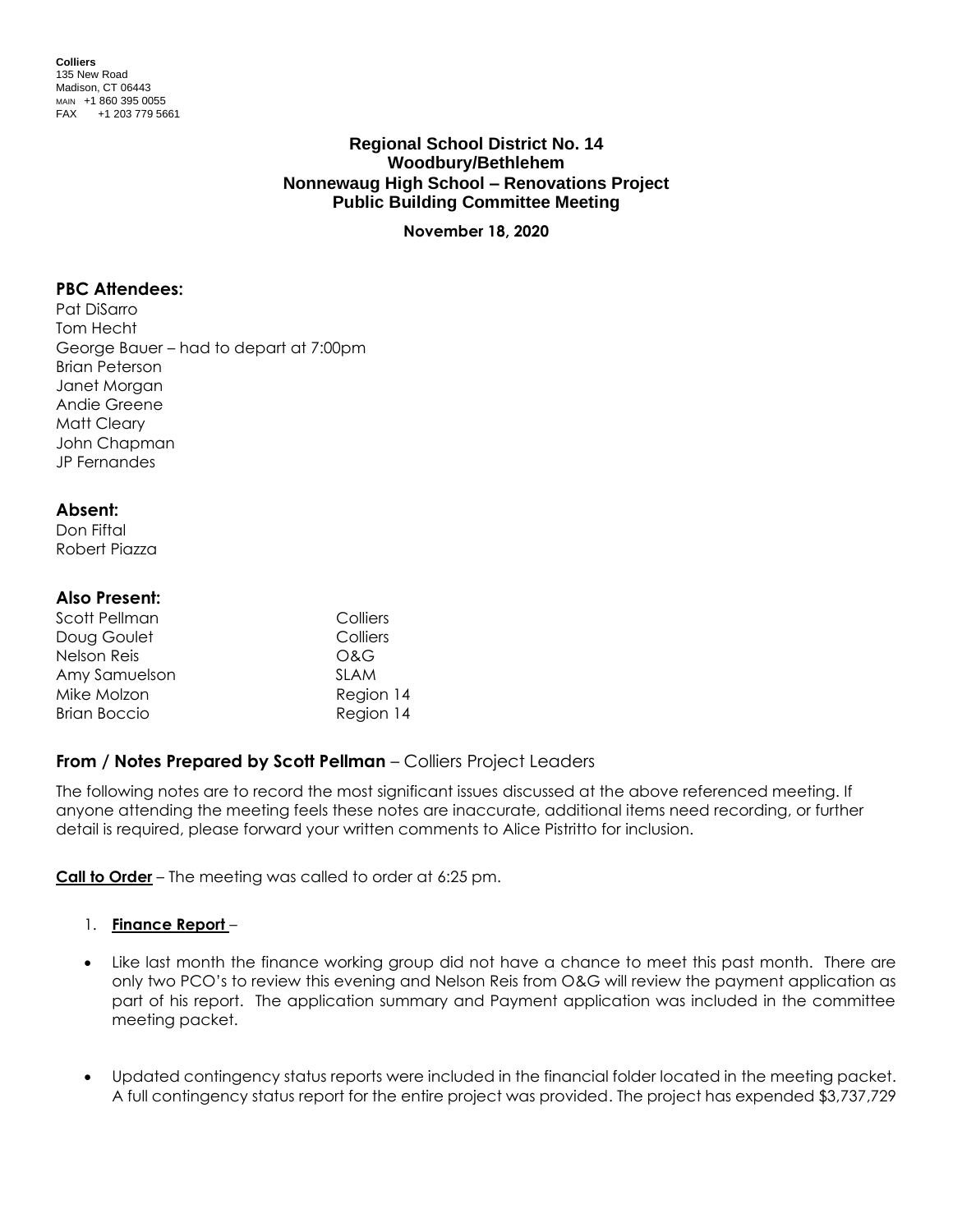in Construction and Owner's contingency and there are pending issues or Owner improvements that total an additional \$437,682. However, the two PCO's to be discussed tonight PC322 and PCO323 are proposed to be applied to the CM contingency freeing back up approximately \$72,500 to the Owners contingency.

- The current available contingency for the High School and BOE facility is approximately \$473,771. This would be reduced to \$36,089 assuming all the pending issues or betterments are accepted. This increases to \$108,589 when the two pending PCO's currently shown under the Owners contingency move to the CM contingency. The project is still experiencing issues and the committee should be very cautious in approving any additional changes not required for the building to operate correctly.
- The largest pending expenditure are re-heat coils for the DOA units. The contingency status log is currently carrying \$100,000 for this work. The addition of re-heat coils is being proposed as the project was designed without the ability to heat up dedicated outside air. The outside air delivered to each space has its humidity remove through air conditioning, however due to that process the air delivered to rooms is typically around 55 to 60 degrees. The VRF units and radiant heating panels in each space use the room as a plenum to heat the room mixing with the colder outside fresh air. In the winter when the air is dryer, AC will not be required to remove humidity but there is still no provision to heat the outside air which will still be very cold. Individuals sitting below the outside supply air ducts are experiencing cold drafts until the air mixes with the room air. Adding heating coils in the outside air duct work should allow more tempered air to be delivered to the spaces improving comfort.
- Amy Samuelson notes that any action on his item should wait until the commissioning is complete. This approach should be confirmed with the design engineers along with SES, the commissioning agent.
	- 2. **OPM Report** Scott Pellman reported on the following:
		- **a.** Project Update –
- Project meetings continue to take place online, there is a scheduled OAC meeting Tomorrow. The focus of the meeting will be project close out, punch list, ongoing heating PA and bell issues. Colliers is coordinating with Eversource to have them perform a power quality survey. Colliers has been coordinating additional HVAC and Commissioning meetings attempting to resolve the ongoing issues. There was a technology punch list walk through scheduled on October 28<sup>th</sup>, and Colliers spent last Wednesday reviewing the PA system, several fixtures were found inoperable and several more were missing and still require installation.
- Colliers is continuing project support hourly based on the agreement in place.
	- 3. **PCO reviews** The following PCO's were presented to the committee.

#### **PCO-322** – Auto Flow valves - \$53,233

- o This change is associated with valves that control the flow of hot water to the radiant heating panels. The shop drawing review process did not accurately identify the required sizes and the wrong size valves were installed. The correct valves are now installed. O&G is recommending that this cost be charged to the CM contingency
- o Doug Goulet reported that it was a shop drawing issue, and the comments were not adequate on either the contractor or design side of the shop drawings review process and the contractor installed what they believed were the corrected valves.
- o Nelson noted that a CCD was issued to move the work forward, the work was tracked T&M. There was an agreement that it would be applied to the CM contingency. The work involved between 60 and 70 valves that are located in each classroom. Part of the overheating issues was due to a surplus flow of the hot water. Individuals seated under the panels were being overheated.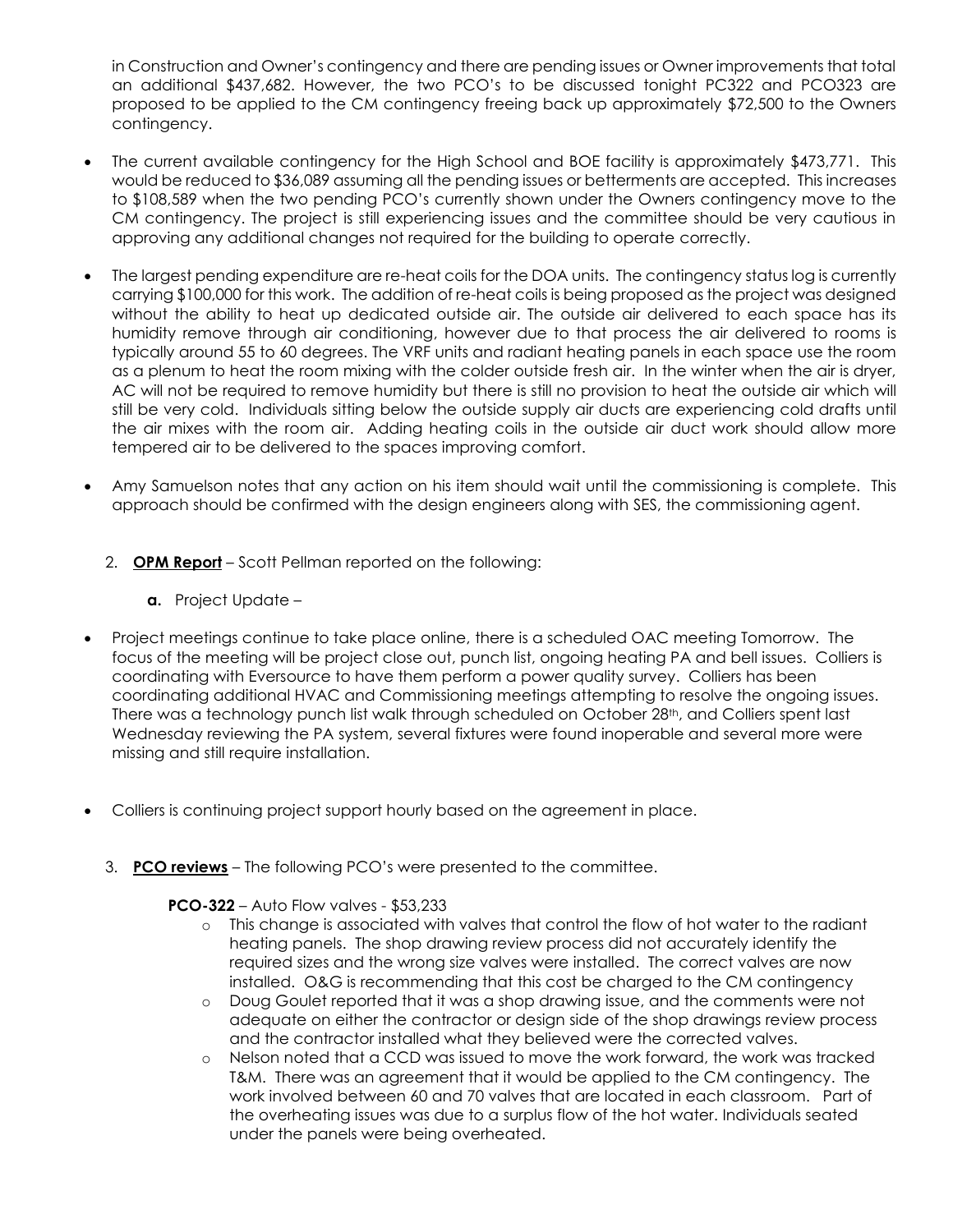**PCO-323** – Miscellaneous CM contingency draw - \$19,363

- o This is the cost for miscellaneous contingency draws from multiple contractors and PCO's.
- o General trades PCO's for additional cleaning due to COVID cleaning every 2 days.
	- o Janet Morgan asked if the State Grant could be used for this cost, it was noted that the State typically takes their funding portion back from any grant or credit that is provided to a school building project.
- o HVAC VAV Wiring control wiring scope gap the work was done T&M
- o HVAC Relocation of 2 BMS Panels from staff toilet rooms walls to other walls due to construction phasing. – The work was performed T&M
- o HVAC relocate gym sensor it was installed as detailed, but it sits on an uninsulated shaft wall and the sensor was picking up the cooler shaft overheating the gym.
- 4. Norcom Proposal At the last meeting Colliers distributed a proposal solicited by the Region for a new repeater to resolve communication dead spots within the building. Two proposals were received, one for repeaters only and a second that included new handsets. If accepted by the committee this expense should be applied to the central office project due to its available contingency. The district has confirmed that they need the larger of the two proposals approved that includes the handsets. The total cost is \$29,096.44 and this is included in the contingency status report.
	- o George Bauer noted that Pam and the SRO working through Wayne M coordinated this with the Region. Janet stated that there is poor radio communications due to the way the building is built. Mike Molzon stated that there are dead spots in certain areas of the school, but the current units work well in most parts of the building. Currently the school is using existing 2-way radios which have been in service for the past 20 years using the same frequency. The SRO works at a different level and is looking for seamless coverage.
- 5. The District as of today is requesting software to drive the video announcement boards throughout the facility, this request has been added to the contingency status log

## **Architect update** – Amy S

- The Architects did not have much to report on the close out phase. The design team continues to support the commissioning process with attendance at those meetings along with the OAC meetings.
- SLAM is following up on the PA system troubles working with their consultant and contractor.
- Punch list work continues.
- Heating issues are being reviewed as part of commissioning
- The custom wall covering is in production.

#### **Project Update -** Nelson R-

- The CM Contingency is currently \$173,278 and is anticipated on being reduced further next month. PCO's 322 and 323 have been applied to the contingency balance prior to the number reported.
- Tennis courts and windscreen are complete, the logo is pending by the end of the year
- Landscaping changes are complete, O&G will walk the site with SLAM next week on Monday at 9:00am. The missing willows have been re-planted by the stream. It was suggested to Mike M not to brush hog the area by the willows to let it grow in.
- HVAC commissioning is nearing completion, the contractors are being pushed to complete as much as possible by next Wednesday.
- The Application #39 Billings were reviewed.
- A proposed screen wall by the loading areas is not required and will not be pursued.
- The video production storefront has shipped, the contractor is expecting the materials before **Thanksgiving**
- Bubbled glass is being replaced
- The wall mural is expected within two weeks
- All concrete floors have been sealed
- Tele data work is complete along with the exterior speaker, data outlets in the Central Office, the license plate reader is being activated.